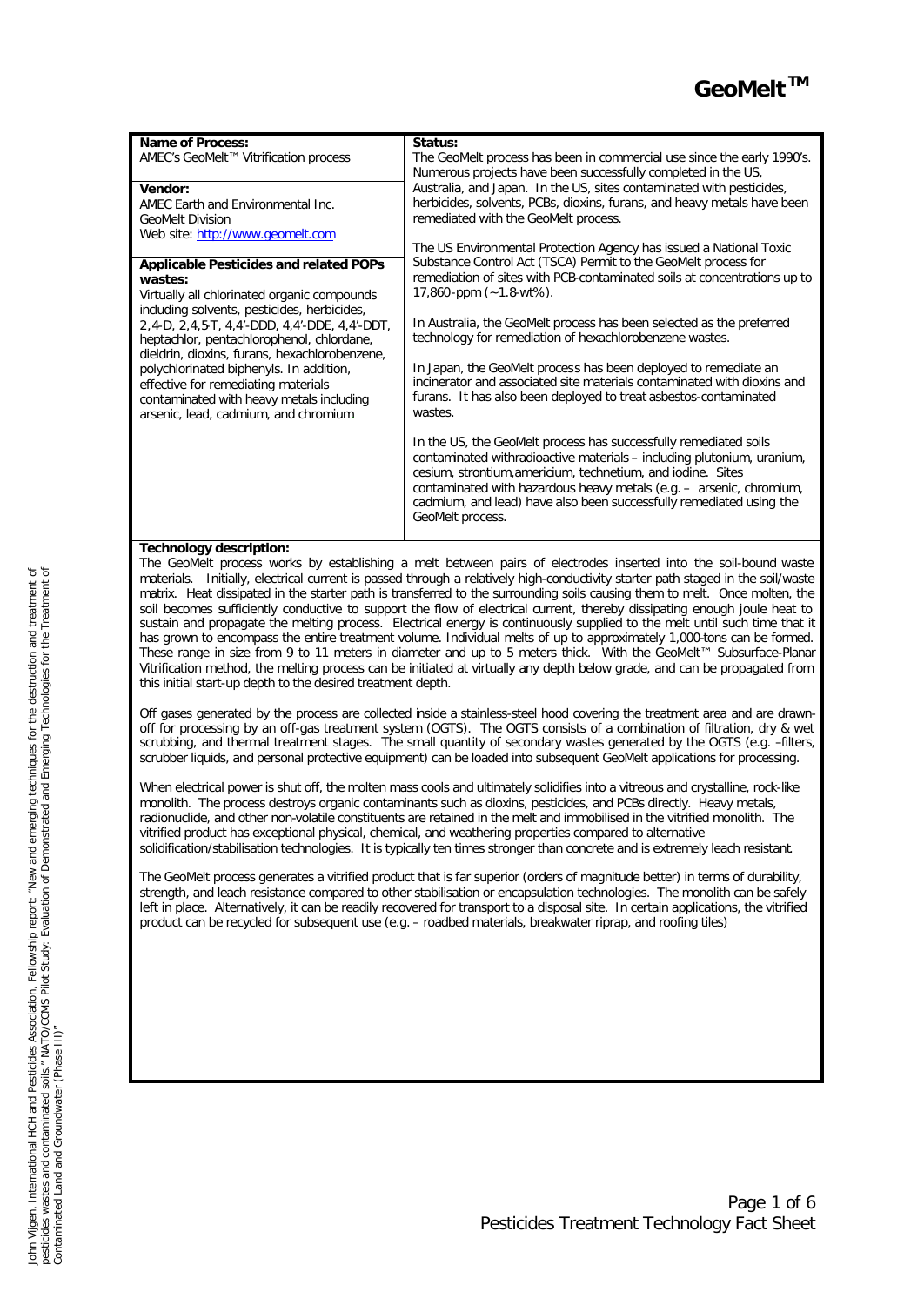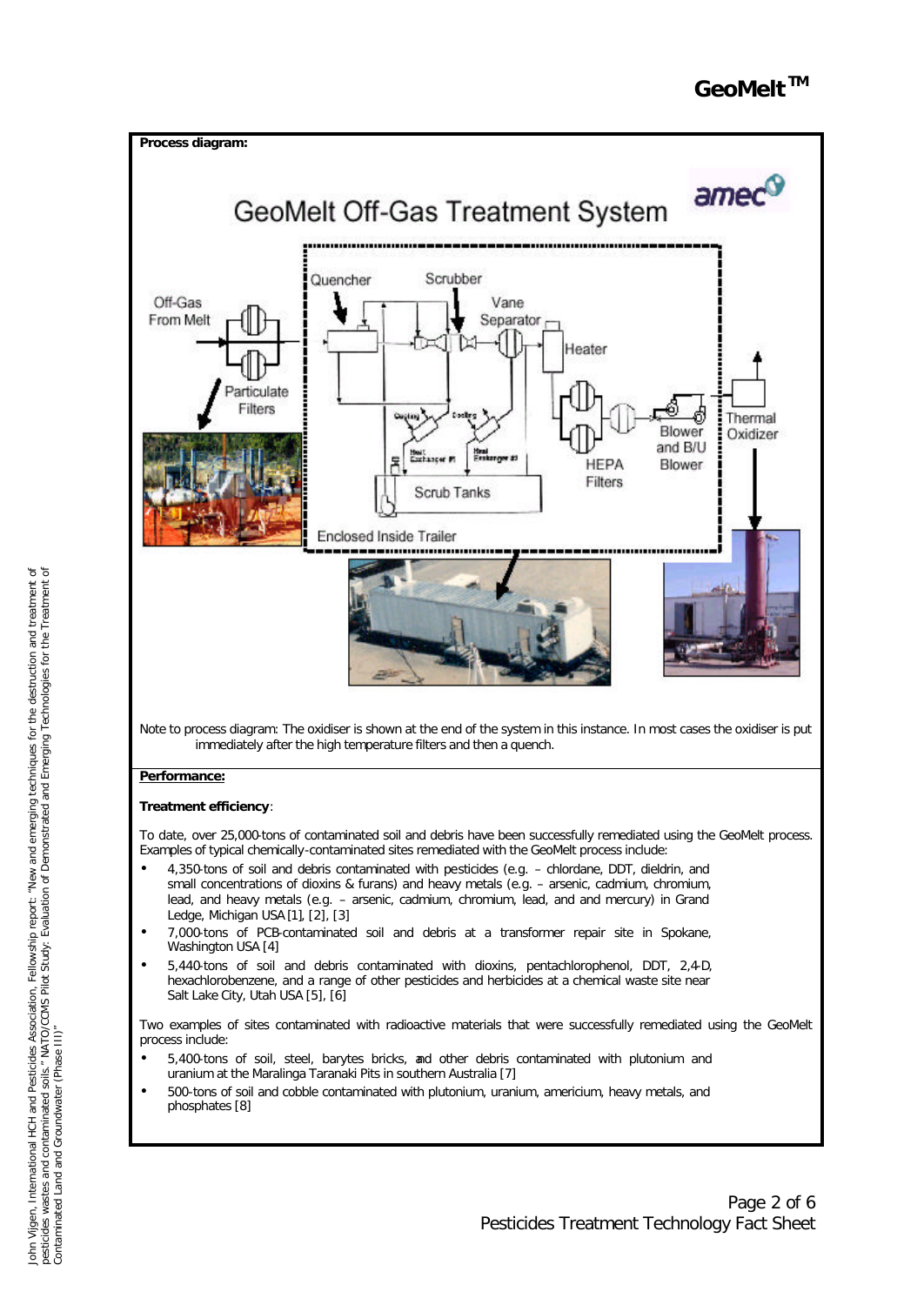In addition to these in-situ applications, a series of GeoMelt In-Container Vitrification (ICV) demonstrations were performed in Australia on soils contaminated with 33-wt% hexachlorobenzene (HCB) wastes. The successful results obtained from these tests have led to the design and construction of a facility to process the 16,000 208-L drums of HCB wastes present at a chemical processing plant there. This facility is scheduled for operation in 2004.

The GeoMelt process achieves a very high destruction/retention efficiency (DRE) in the melt, which is the first step of the overall treatment process. The high temperature of the melt promotes pyrolysis and dechlorination reactions in the hot soil surrounding the melt. Consequently, organic destruction efficiencies ranging from 90 to 99. 99% have been demonstrated by the melt itself in the GeoMelt process. Heavy metals, radionuclides, and other non-volatile constituents present in the soil/waste matrix are retained in the vitrified product where they are immobilised and effectively isolated from the surrounding ecosystems for perpetuity.

Off-gases generated during GeoMelt processing are collected within the stainless steel off-gas hood placed over the treatment zone. These are piped to the OGTS for subsequent processing. The wet and dry treatment systems making-up the OGTS contribute to further destruction and/or removal of the trace quantities of contaminants present in the off-gas flow. When combined with the destruction efficiency of the melt itself, overall DREs in the range of 99.99 to 99.9999% have been demonstrated by the GeoMelt process for a wide range of hazardous organic and inorganic contaminants. Consequently, the concentration of hazardous chemical constituents present in the off gas at the stack exit is typically at or near detection limits, and is two or more orders of magnitude below acceptable emission limits.

For example, at the Parsons Chemical Site in Grand Ledge, Michigan USA [1], initial soil concentrations of 4,4'-DDT (@ 340,000-ppb) and dieldrin (@ 4,600-ppb) were reduced to non-detect levels in the vitrified product. This is to be expected as neither of these compounds can survive the extreme thermal conditions imposed by the GeoMelt vitrification process. Analysis of the concentration of these constituents in the stack emissions generated during processing indicated non-detect levels. Prior to GeoMelt processing, samples of the site soils were subjected to Toxicity Leach Test Procedure (TCLP) testing to assess its propensity for leaching heavy metals. The vitrified product generated by the GeoMelt process was also subjected to TCLP testing for this purpose. The concentration of arsenic, barium, chromium, and lead present in the leachate from these tests was 8 to 1300 times lower for the vitrified product than for the site soil. In all cases, the concentration of these heavy metal constituents present in the leachate generated by applying the TCLP procedure to the vitrified product was well below the established regulatory limits.

At the TSCA Demonstration Test Site in Spokane, Washington USA [2], the concentration of polychlorinated biphenyls (PCBs) in the contaminated soil at the Site ranged from 170-ppm to over 17,860-ppm, with the average concentration being 14,377-ppm. The PCB concentration found in the vitrified product was below detection limits. Moreover, soil samples obtained from areas surrounding the vitrified block indicated no detectable concentration of PCBs, dispelling the notion that these contaminants can migrate away from the advancing melt front into the surrounding, non-contaminated soils. Samples obtained from the off-gas stack exit during processing were analysed to determine the presence of PCBs and TCDD equivalents. In all cases, the concentrations were essentially non-detect, with concentrations not statistically different from background, ambient airborne concentrations. The off-gases were also analysed to determine the concentration of polynuclear aromatic hydrocarbons (PAHs – e.g., naphthalene, fluorene, phenanthrene, fluoranthane, and pyrene) and other VOCs. The measured concentrations were in the low ppb range for these constituents. Consequently, the concentrations were typically three orders of magnitude below their respective accepted NIOSH exposure limits. Finally, the off-gas effluent was analysed for particulates, chloride, CO, and  $NO_x$  emissions.  $PM_{10}$  particulate emissions were in the range of 0.23 to 7 -mg/dscm; HCl emissions were in the range of 0.6 to 14-ppm. These emission levels are at least one order of magnitude lower than US federal guideline values. NO<sub>x</sub> emissions were in the range of 30 to 40-ppm; CO concentrations were below detection limits. Again, these values are well below established guideline levels. These combined results indicated that the overall PCB DRE for the process ranged from greater than 99.99962% to greater than 99.99998%. Discounting the off-gas treatment system's contribution to the overall DRE, these results indicate the PCB DRE for the melt itself was in the range of 97.11 to 99.77%.

The inset table on page 4 indicates the effectiveness of the GeoMelt process for remediating the assortment of hazardous chemical wastes present in the soils at the Wasatch Chemical Site near Salt Lake City, Utah USA. Analysis of the off-gas effluents at the stack exit indicated that the concentration of the pesticides and herbicides listed in this table were all below the part per trillion detection (ppt) limits. Similarly, dioxin analysis of the off-gas effluents indicated that the concentration of these constituents was also below the ppt detection limits. This included analysis for TCDD, PeCDD, HxCDD, HpCDD, and OCDD. The concentration of furans were similarly low. HpCDF and OCDF, if present, were at concentrations below the ppt detection limits. The concentration of TCDF, PeCDF, and HxCDF were 0.49-ppt, 0.21-ppt, and 0.07-ppt, respectively. Analysis of the off-gas effluent for the presence of VOCs indicated that the concentration of these compounds was below the detection limit of 5.8-ppb. The PM<sub>10</sub> particulate concentration in the off-gas effluent was measured at 0.54-mg/dscm. Finally, the concentration of HCl in the off-gas effluent was measured at less than 0.0054-mg/dscm.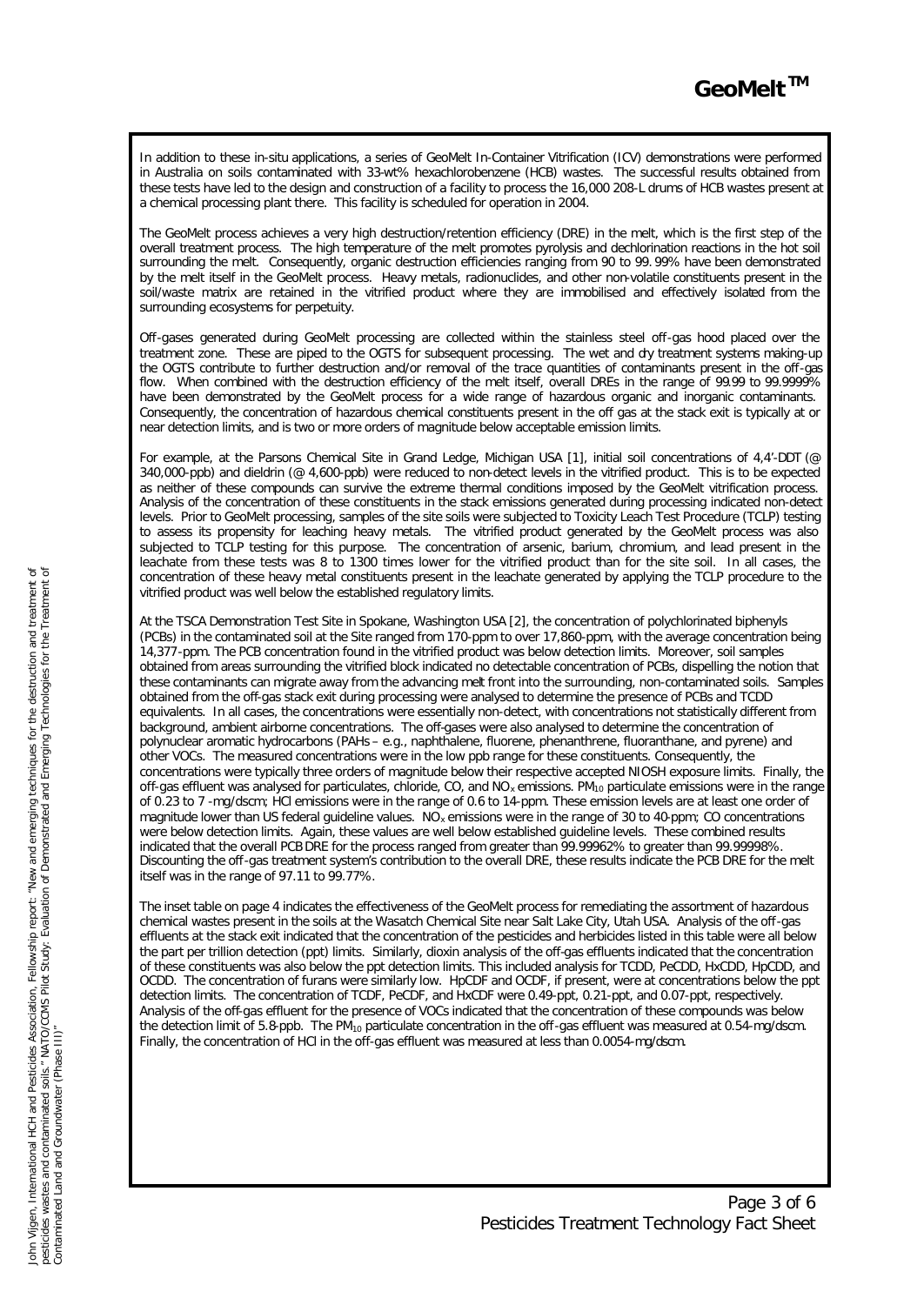| Initial Waste Soil, GeoMelt Product & Surrounding Soil (post-GeoMelt) Contaminant Levels [2] |                             |                              |                                  |                                  |  |
|----------------------------------------------------------------------------------------------|-----------------------------|------------------------------|----------------------------------|----------------------------------|--|
| Contaminant                                                                                  | <b>Pre-GeoMelt</b><br>(ppb) | <b>Post-GeoMelt</b><br>(ppb) | <b>Surrounding Soil</b><br>(ppb) | <b>Regulatory Limit</b><br>(ppb) |  |
| <b>TCDD</b> dioxin                                                                           | 11                          | $< 0.12$ <sup>(1)</sup>      | < 0.0045                         | 20                               |  |
| $2, 4-D$                                                                                     | 34.793                      | < 20                         | <b>ND</b>                        | $NA^{(3)}$                       |  |
| $2, 4, 5 - T$                                                                                | 1,137                       | < 14                         | <b>ND</b>                        | <b>NA</b>                        |  |
| $4,4'$ -DDD                                                                                  | 52                          | ND <sup>(2)</sup>            | <b>ND</b>                        | 28,000                           |  |
| $4.4'$ -DDE                                                                                  | 3.600                       | <b>ND</b>                    | < 2.4                            | 19,000                           |  |
| $4.4'$ -DDT                                                                                  | 1.090                       | <b>ND</b>                    | <b>ND</b>                        | 19,000                           |  |
| Total chlordanes                                                                             | 535,000                     | < 80                         | < 83.4                           | 7.000                            |  |
| Heptachlor                                                                                   | 137.5                       | <b>ND</b>                    | <b>ND</b>                        | 2.000                            |  |
| Hexachlorobenzene                                                                            | 17,000                      | <b>ND</b>                    | <b>ND</b>                        | 7.000                            |  |
| Pentachlorophenol                                                                            | 272,918                     | < 10.3                       | < 1.2                            | < 10                             |  |
| Trichloroethene                                                                              | 36.875                      | <b>ND</b>                    | <b>ND</b>                        | 103,000                          |  |

Notes: (1) < values indicate that contaminants were not detected at the reported detection limit (2) Non-detect

(2) Non-detect<br>(3) Not available

Not available

Tests in Australia involving applying the GeoMelt In-Container Vitrification process to treatment of soil contaminated with 33-wt% hexachlorobenzene (HCB) yielded an overall DRE of 99.9999%. When the influence of the off-gas treatment system is removed from this value, a DRE of 99.75% is obtained for the melt itself. The off-gas effluent at the stack was sampled and analysed during this test. The results indicated concentrations of 89-ppb for HCB, 1.2-ppm for bis(2ethylhexyl) phthalate, and non-detect (less than 72-ppb) levels for the dichlorobenzene isomers, 1,2,4-trichlorobenzene, hexachloroethane, napthalene, and hexachlorobutadiene. Total VOC and HCl concentrations in the off-gas effluent were less than 1.5-ppm and 0.7-ppm, respectively. Particulates were measured at 3.3-mg/dscm in the off-gas effluent. The concentration of CO in the off-gas effluent was in the range of 2 to 4-ppm, while  $NO<sub>x</sub>$  concentrations ranged from 27 to 74ppm.

# **Throughput:**

The existing US and Australian GeoMelt large-scale vitrification systems have a demonstrated process rate of approximately 90-tons per day when applied to in-situ applications. Depending upon the composition and configuration of the waste matrix, a typical 800-ton large scale in situ melt requires approximately 10 to 14 days of operation. The US GeoMelt In-Container Vitrification unit can process wastes at a nominal rate of 45-tons per day. The Japanese GeoMelt staged-batch facility has a demonstrated process rate of approximately 30-tons per day. When completed, the Australian GeoMelt In-Container Vitrification facility will process at a nominal rate of 25-tons per day.

# **Wastes/Residuals:**

Typical waste streams generated by the GeoMelt process include scrub solution, particulate and carbon filter media, and personal protective equipment (e.g. – gloves, coveralls, and respirator cartridges). The quantities generated in each application are very case-specific. Solid secondary waste materials are typically staged in subsequent melts. Scrub solution can be condensed by evaporating-off excess water during the final stages of operation. Consequently, typical waste volumes for this component are on the order of 5,000-10,000 litres. These volumes are per PROJECT, not per melt.

### **Reliability:**

To date, all commercial GeoMelt applications have successfully and completely processed the entire target volume of hazardous chemical wastes to which it has been applied.

# **Limitations:**

As the commercial experience described above indicates, the GeoMelt process is very robust. It can be applied to a broad spectrum of contaminants in a wide range of configurations. There are conditions in which some pre-treatment activities are appropriate, however. For example, in situations wherein there exists excessive moisture levels in the waste form (i.e. – super-saturated), the GeoMelt process is most effectively employed if this moisture is first reduced to at most fully-saturated levels by some other means (e.g. – pumping, drying, and/or sorbing the excess moisture onto additional soil). When the potential exists for significant groundwater recharge during processing, precautionary measures should be invoked prior to GeoMelt processing to either prevent or redirect the groundwater flow. This can be done by conventional methods in common use in the industry. For example, a system of wells placed can be installed at strategic locations around the region targeted for GeoMelt processing to alter the site's hydrological conditions. Alternatively, diversion barriers can be inserted up-gradient from the region targeted for GeoMelt processing so that the groundwater flow is suitably redirected.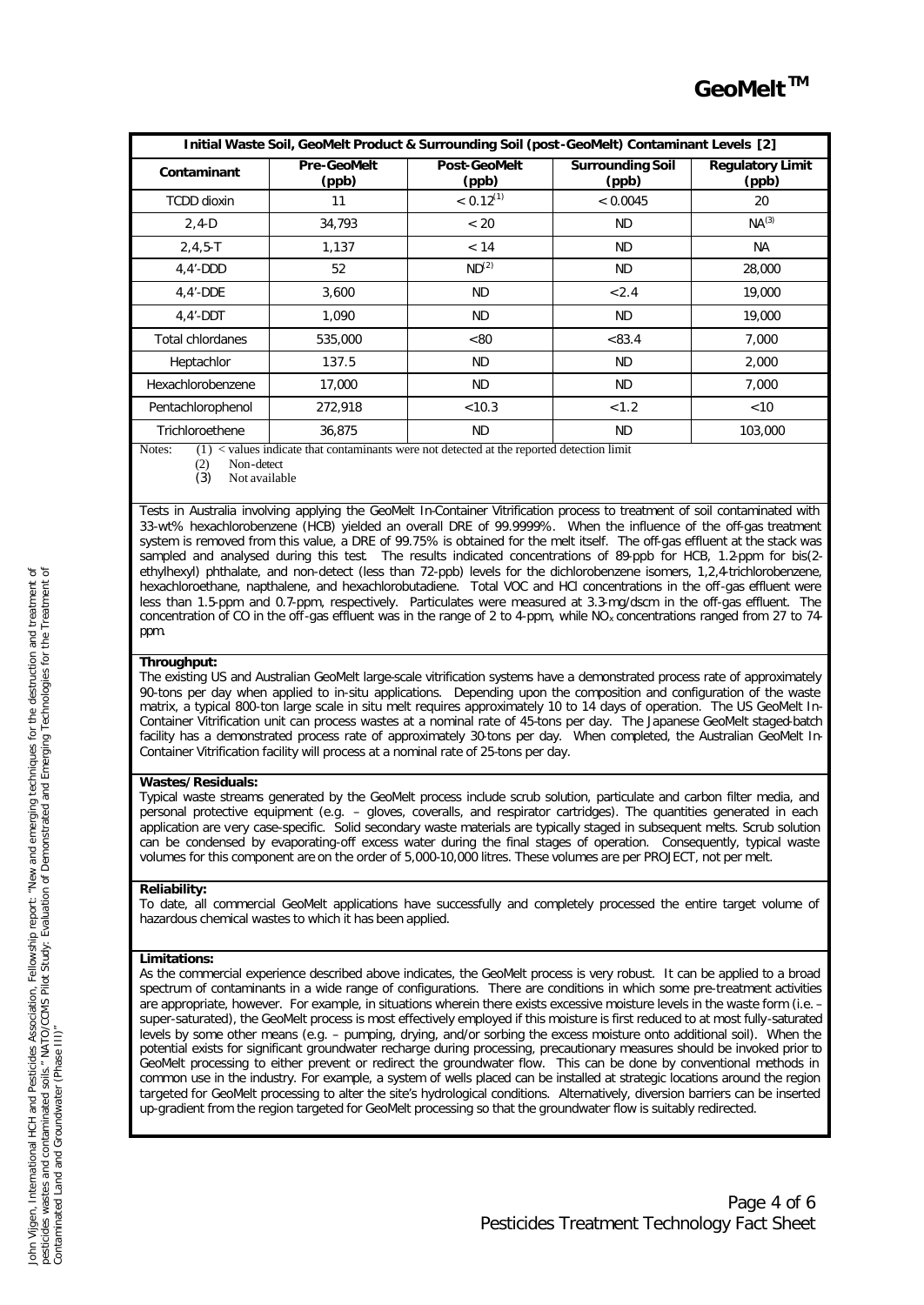The GeoMelt process should also not be applied to direct processing of waste streams containing sealed containers of volatile materials. In these situations, the sealed containers should be punctured or otherwise compromised to preclude a build-up of pressure within the container during processing. This concern also applies to waste zone configurations wherein the potential exists to trap the transport of volatilised materials between an impermeable barrier (e.g. – a shale layer) and the advancing melt. Again, pre-treatment activities should be invoked prior to GeoMelt processing to insure adequate pathways exist for the controlled release of these volatilised materials to the off-gas hood and treatment system.

In both instances, the required pre-treatment technologies are readily available in the industry and represent only marginal additions to the overall treatment cost.

#### **Transportability:**

The US and Australian GeoMelt vitrification and off-gas treatment systems are transportable over the roadways via common carrier. The Japanese GeoMelt and Australian GeoMelt HCB-Processing plants are fixed-base facilities, however. They are located near Ube City, Japan and Adelaide, Australia, respectively.

#### **Detailed information**:

The references listed at the end of this document provide extensive operational and analytical data for each of the commercial applications to which the GeoMelt process has been applied.

#### **Conclusion:**

The GeoMelt™ vitrification process has been successfully applied to remediate numerous hazardous waste sites and materials in the US, Australia, and Japan. The process has been in commercial application since the early 1990s. It can be applied to a wide range of organic and inorganic contaminants, including virtually all pesticides, herbicides, PCBs, solvents, and heavy metals. The GeoMelt process has also been applied to remediation of radioactively contaminated wastes.

The process is very robust. It can treat a broad spectrum of waste materials, simultaneously, without the need for separation and/or segregation prior to processing. In some situations, limited pre-treatment of the waste zone and surrounding area may be required to reduce excess moisture in the waste stream below super-saturated levels. This may also be required in some applications to insure that direct processing volatile materials trapped inside sealed containers or between impermeable barriers and the advancing melt is precluded.

| <b>Site</b>                                  | Reference(s)          | Location                                 | <b>Major Contaminants</b>                                                                                 |  |
|----------------------------------------------|-----------------------|------------------------------------------|-----------------------------------------------------------------------------------------------------------|--|
| Parsons Chemical Works Site                  | $[1]$ , $[2]$ , $[3]$ | Grand Ledge,<br>Michigan USA             | Agricultural chemicals including pesticides,<br>herbicides, solvents, heavy metals                        |  |
| Spokane TSCA Demonstration<br><b>Site</b>    | [4]                   | Spokane,<br>Washington USA               | <b>PCBs</b>                                                                                               |  |
| Wasatch Chemical Site                        | $[5]$ , $[6]$         | Salt Lake City, Utah<br><b>USA</b>       | Agricultural chemicals including pesticides,<br>herbicides, fertilisers, acids, caustics, and<br>solvents |  |
| Maralinga Taranaki Pits                      | $[7]$                 | Australian Outback<br>in South Australia | Radioactive elements (principally Pu & U),<br>barytes bricks, steel, and concrete                         |  |
| Los Alamos National<br>Laboratory MDA V Site | [8]                   | Los Alamos, New<br>Mexico USA            | Radioactive elements (principally Pu & Am),<br>phosphates, and heavy metals                               |  |
| <b>Vendor Contact details:</b>               |                       |                                          |                                                                                                           |  |

AMEC Earth & Environmental, Inc. – GeoMelt Division 309 Bradley Blvd., Suite 115 Richland, Washington USA 99352 Leo Thompson – GeoMelt Unit Manager Voice: (509) 942-1292, Fax: (509) 942-1293 Email: leo.thompson@amec.com

AMEC Capital Project Limited 11 The Boulevard, Crawley, West Sussex, RH 10 1UX, United Kingdom Don Fraser – Director GeoMelt Phone: +44 1 293 52 8755, Fax: +44 1293 56 2219 Email: don.fraser@amec.com

*\*Note: This NATO/CCMS fellowship report does not certify any particular technology, but tries to summarise the state of the art of the concerned technology on the basis of data deliver by the company or other sources been made available to the author and refers the* reader to original documents for further evaluation. Without the efforts of the Technology supplier it would not have been possible to set *up this fact sheet.*

*\*\* Note: The text for this report is verified by the Technology supplier on 9. October 2002*